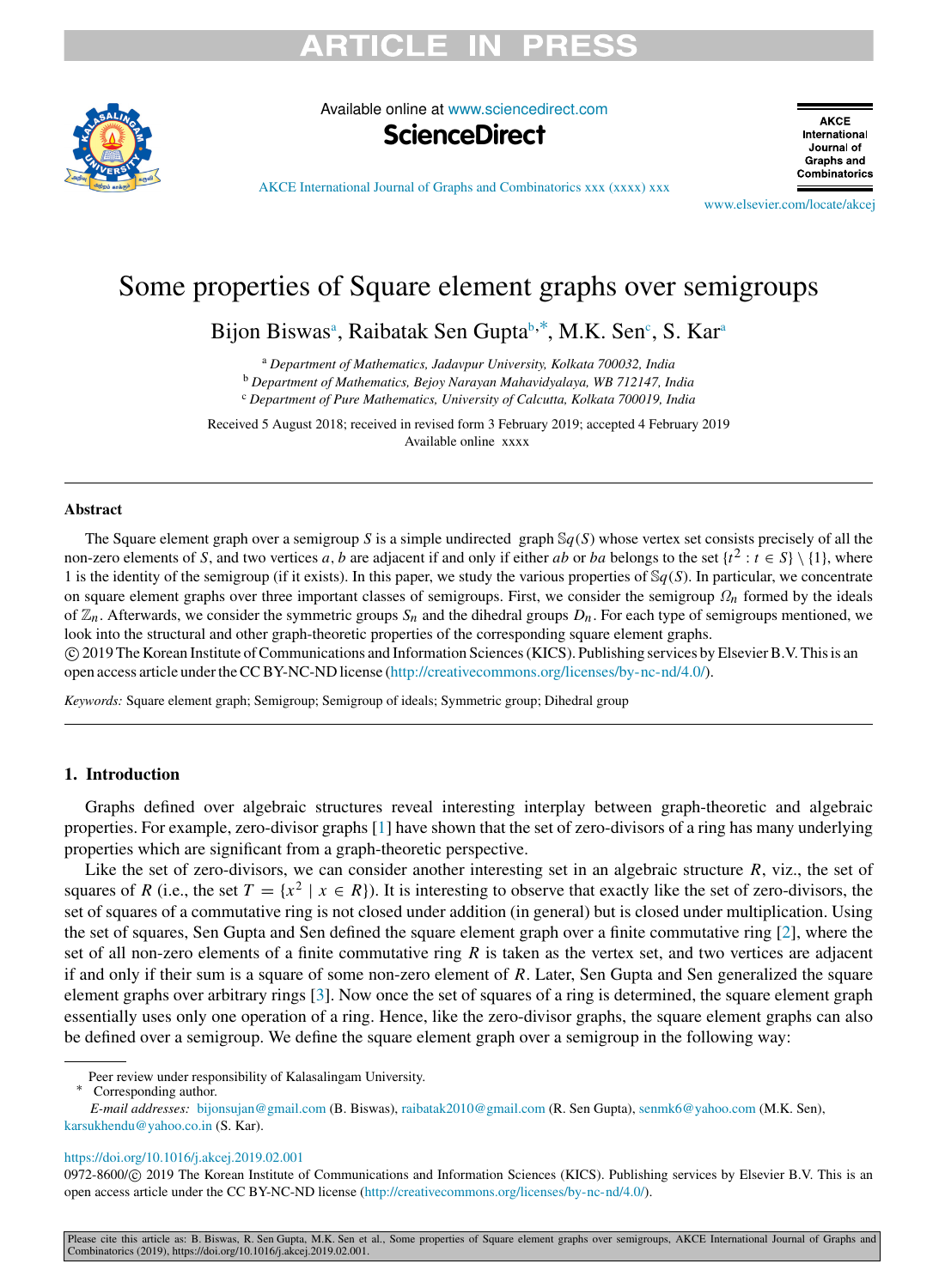# CI E

2 *B. Biswas, R. Sen Gupta, M.K. Sen et al. / AKCE International Journal of Graphs and Combinatorics xxx (xxxx) xxx*

**Definition 1.1.** Let *S* be a semigroup. We consider a simple undirected graph  $G = (V, E)$ , where  $V = S - \{0\}$ , and for any two elements  $a, b \in V$ ,  $ab \in E$  if and only if  $\{ab, ba\} \cap \{t^2 \mid t \in S, t^2 \neq 1\} \neq \emptyset$ . Here 1 and 0 are respectively the identity and the zero-element of *S* (if they exist). This simple undirected graph is called the *Square element graph* over the semigroup *S*, and is denoted by  $\mathcal{S}_q(S)$ .

Remark 1.2. From the definition of S*q*(*S*), it is easy to see that if *S* has a zero-element 0, then the zero-divisor graph  $\Gamma(S)$  over *S* (studied in [\[4](#page-12-3),[5\]](#page-12-4)) is a subgraph of the graph  $\mathcal{S}_q(S)$  (since  $0 = 0^2$ ). Consequently, there is a path between any two zero-divisor vertices in S*q*(*S*), since Γ(*S*) is always connected.

**Example 1.3.** Let  $S = \{(i, a, \lambda) | i, \lambda \in \{1, 2\} \text{ and } a \in \{0, 1\}\} \cup \{0\}$ . We consider the matrix  $M = \begin{bmatrix} 0 & 1 \\ 1 & 0 \end{bmatrix}$  whose entries are from the set  $\{0, 1\}$ . Let  $p_{\lambda i}$  denote the  $(\lambda, j)$ th entry of *M*. We define an operation '·' on *S* as follows:

$$
(i, a, \lambda).(j, b, \mu) = \begin{cases} (i, ap_{\lambda j}b, \mu) & \text{if } p_{\lambda j} \neq 0 \\ 0 & \text{otherwise.} \end{cases}
$$

<span id="page-1-0"></span>Then (*S*, .) becomes a completely 0−semisimple semigroup. Here, each non-zero element of (*S*, .) is a zero-divisor. Now the zero-divisor graph Γ(*S*) is connected. Since Γ(*S*) is a subgraph of S*q*(*S*) with the same vertex set as that of  $\mathcal{S}_q(S)$ , it follows that  $\mathcal{S}_q(S)$  is also connected. Now  $\mathcal{S}_q(S)$  and  $\Gamma(S)$  are shown below (see [Figs.](#page-1-0) [1](#page-1-0) and [2](#page-1-1)):





Fig. 2. S*q*(*S*).

<span id="page-1-1"></span>We observe that  $\Gamma(S)$  is not complete, as  $(1, 0, 1)$  is not adjacent to  $(2, 1, 2)$  in  $\Gamma(S)$ . Now we note that  $(i, a, \lambda)^2 = (i, ap_{\lambda j}a, \lambda)$ . So if  $a = 0$ , then  $(i, 0, \lambda)^2 \neq 0$  if and only if  $(\lambda, i) = (1, 2)$  or  $(2, 1)$ . The same is true if  $a = 1$ . Hence the square elements in *S* are 0, (1, 0, 2), (2, 0, 1), (1, 1, 2), (2, 1, 1). So (1, 1, 1)  $\leftrightarrow$  (2, 1, 2) in Sq(*S*). From [Fig.](#page-3-0) [3](#page-3-0),  $\mathbb{S}q(S)$  is seen to be isomorphic to the complete graph  $K_8$ .

We now give some results regarding the connectedness of S*q*(*S*).

<span id="page-1-2"></span>**Theorem 1.4.** *If S* is a union of groups of odd order, then  $\mathcal{S}_q(S)$  is connected with diam( $\mathcal{S}_q(S)$ )  $\leq$  2. In particular, *if* G is a group of odd order, then  $\mathbb{S}_q(G)$  is connected with diam( $\mathbb{S}_q(S)$ ) < 2.

**Proof.** Let  $S = G_1 \cup G_2 \cup \cdots \cup G_n$ , where the  $G_i$ 's are groups of odd order. Let  $x \in S$ . Then  $x \in G_i$  for some  $i \in \{1, 2, ..., n\}$ . Let  $|G_i| = r$ , where r is odd. Then  $x^r = e_1$  where  $e_1$  is the identity of  $G_i$ . So  $x = (x^{\frac{r+1}{2}})^2$ . This shows that every element of *S* is a square element. Let *a*, *b* be any two vertices of  $\mathbb{S}q(S)$ . If  $a = b^{-1}$ , then *a*, *b* must belong to the same group and hence we have a path  $a \leftrightarrow e \leftrightarrow b$ , where *e* is the identity of the group to which *a*, *b* belong. If  $a \neq b^{-1}$ , then *ab* is a non-identity square element belonging to *S* (as every element of *S* has been shown to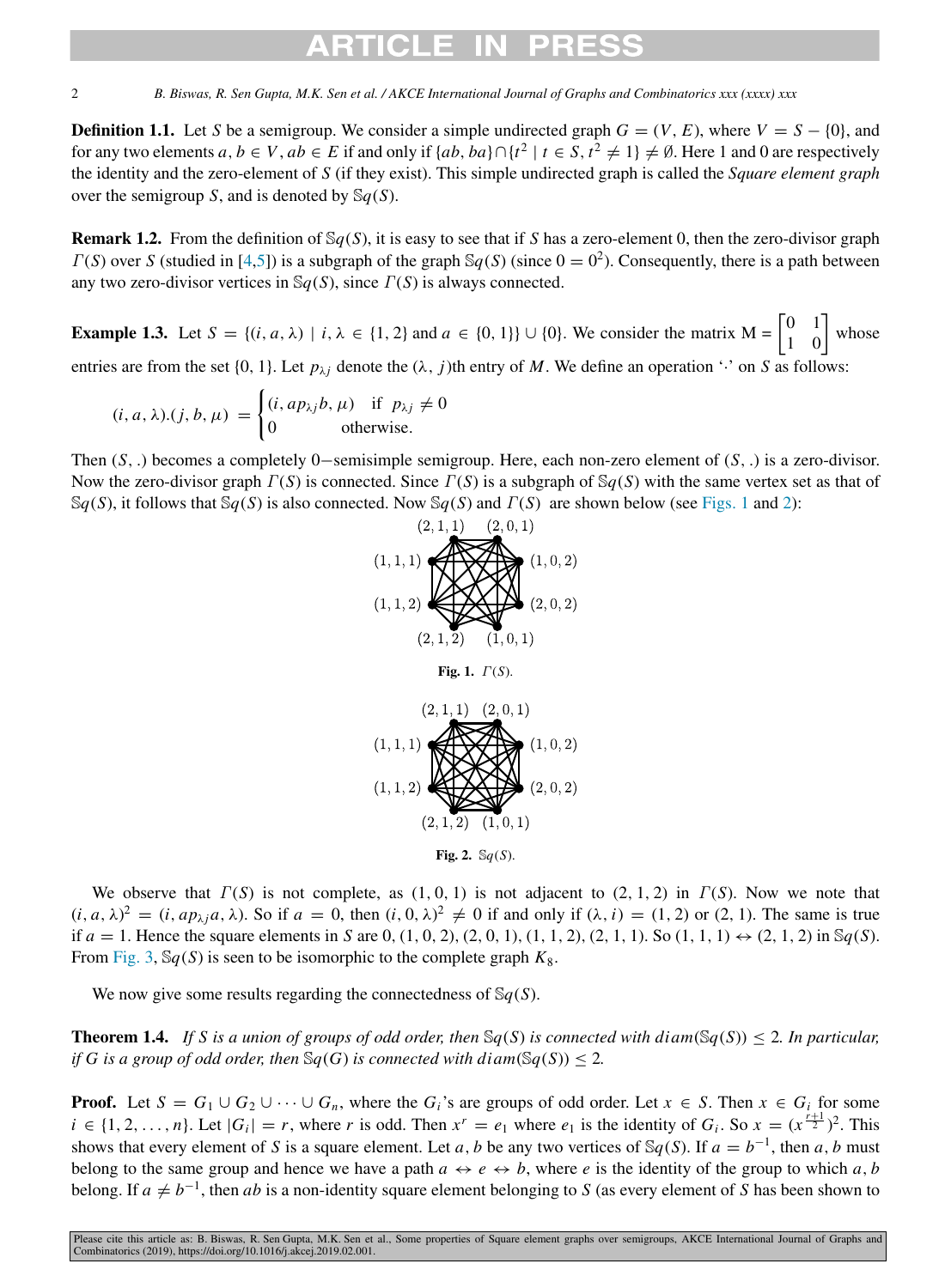# ARTICLE IN

*B. Biswas, R. Sen Gupta, M.K. Sen et al. / AKCE International Journal of Graphs and Combinatorics xxx (xxxx) xxx* 

be a square). Thus  $a \leftrightarrow b$ . Hence  $\mathcal{S}q(S)$  is connected with diameter at most 2. In particular, it obviously follows that for a group *G* of odd order,  $\mathcal{S}_q(G)$  is connected with diameter at most 2.  $\Box$ 

The converse of the last part does not hold in general, but it holds true if the group is commutative, as shown in the next result.

Theorem 1.5. *Let G be a finite commutative group. Then the following are equivalent:*

*(i)* S*q*(*G*) *is connected. (ii) All elements of G are squares.*  $(iii)$  |*G*| *is odd.* 

**Proof.** (*i*)  $\implies$  (*ii*): Let Sq(*G*) be connected. Suppose *S*<sub>1</sub> is the set of all square elements of *G*. If Sq(*G*) is a single vertex graph, then all elements of *G* are squares. So we now assume that *G* has at least two elements. If possible, let *G* contain non-squares. Now as  $\mathbb{S}q(G)$  is connected, there must be some square element  $t^2$ , and some non-square *m* such that  $t^2 \leftrightarrow m$  in Sq(*G*). Then, we have that  $t^2m = s^2$  for some  $s \in G$ , which implies that  $m = (st^{-1})^2$ . This contradicts that *m* is a non-square. So all elements of *G* must be squares.

 $(iii) \implies (iii)$ : Suppose all elements of *G* are squares. If possible, let  $|G| = n$ , where *n* is an even integer. If  $n = 2$ , then  $G \cong (\mathbb{Z}_2, +)$ . This is not possible, since  $(\mathbb{Z}_2, +)$  contains a non-square 1. So we assume that  $n > 2$ . Clearly,  $n = 2^k m$ , where  $k \ge 1$  and *m* is odd with  $km \ne 1$ . Then *G* has an element *a* of order 2. Suppose  $a = a_1^2$ for some  $a_1$ . Then  $a_1^4 = e$ . So  $o(a_1)$  is 1, 2, or 4. Now  $a, a_1 \neq e$ , and  $a_1^2 = a \neq e$ . Hence,  $o(a_1) = 4$ . Again, let  $a_1 = a_2^2$  for some  $a_2$ . Now since  $a_2^8 = e$ , we have that  $o(a_2)$  is 1, 2, 4 or 8. It is easy to see that  $o(a_2) = 8$ . We continue this process and ultimately, we get an element  $a_k$  such that  $o(a_k) = 2^{k+1}$ . This is a contradiction, since order of any element in *G* has to be a divisor of  $2^k m$ . So  $a^t$  is non-square for some  $1 \le t \le k - 1$ , which is again a contradiction as all elements of *G* are squares. Thus, |*G*| is odd.

 $(iii) \implies (i)$ : This follows from [Theorem](#page-1-2) [1.4.](#page-1-2) □

In this paper, we concentrated on square element graphs defined over three special classes of semigroups. In [\[2](#page-12-1)], the ring  $(\mathbb{Z}_n, +, \cdot)$  was considered. It seemed worthwhile to consider the semigroup  $\Omega_n$  formed by the ideals of  $\mathbb{Z}_n$ . In Section [2,](#page-2-0) we studied the properties of  $\mathbb{S}_q(\Omega_n)$ . Then we considered square element graphs over  $S_n$ . Finally, we looked at the dihedral groups  $D_n$  (which are noncommutative groups of even order) and looked into the various graph-theoretic properties of  $\mathbb{S}_q(D_n)$ .

In this paper,  $a \leftrightarrow b$  denotes that the vertices a, b are adjacent. Again, the symbols  $diam(G)$ ,  $gr(G)\chi(G)$ ,  $\omega(G)$ ,  $\alpha(G)$ ,  $\gamma(G)$  respectively denote the diameter, the girth, the chromatic number, the clique number, the independence number and the domination number of the graph *G*. For other graph-theoretic terminologies, one may refer to [\[6](#page-12-5)]. For the algebraic terminologies, one may have a look at [\[7](#page-12-6),[8\]](#page-12-7).

## 2. The graph  $\mathbb{S}q(\Omega_n)$

<span id="page-2-0"></span>In this section, we study the square element graphs over a special class of semigroups, viz. the semigroup formed by the ideals of a ring. Specifically, we here consider rings of the form  $\mathbb{Z}_n$ .

For a ring *R* with identity, let Ω*<sup>R</sup>* denote the set of all left ideals of *R*. For any two ideals *I*, *J* of *R*, multiplication " is defined by  $I \cdot J = \{a_1b_1 + a_2b_2 + \cdots + a_nb_n \mid a_i \in I, b_i \in J, i = 1, 2, \ldots, n, n \in \mathbb{N}\}\.$  Then  $(\Omega_R, \cdot)$ forms a semigroup. We are interested to study the square element graph over the semigroup Ω*R*. In particular, we consider the ideals of  $\mathbb{Z}_n$ . For convenience, we denote the corresponding semigroup by  $\Omega_n$  instead of  $\Omega_{\mathbb{Z}_n}$ . It is known that the distinct ideals of  $\mathbb{Z}_n$  are precisely the ideals generated by the distinct divisors of *n*. Therefore, the number of ideals in  $\mathbb{Z}_n$  equals the number of divisors of *n*. Hence, if  $n = p_1^{r_1} p_2^{r_2} \cdots p_k^{r_k}$  where  $p_1, p_2, \ldots, p_k$  are distinct prime numbers and  $r_1, r_2, \ldots, r_k$  are nonnegative integers, then there are  $(r_1 + 1)(r_2 + 1) \cdots (r_k + 1)$  ideals in  $\mathbb{Z}_n$ . So  $\Omega_n = \{ \langle \overline{0} \rangle, \langle \overline{1} \rangle, \langle \overline{p_1} \rangle, \langle \overline{p_1} p_2 \rangle, \dots, \langle \overline{p_1} p_2^{r_k} \rangle, \dots, \langle \overline{p_1^{r_1} \cdots p_k^{r_k-1}} \rangle \}$  is the set of all ideals in  $\mathbb{Z}_n$ . Note that in  $\Omega_n$ , no element is invertible except the identity element  $\langle \overline{1} \rangle$ .

For example,  $\Omega_6 = \{ \langle \overline{0} \rangle, \langle \overline{1} \rangle, \langle \overline{2} \rangle, \langle \overline{3} \rangle \}$ , and  $\mathcal{S}_6(\Omega_6)$  is the following complete graph: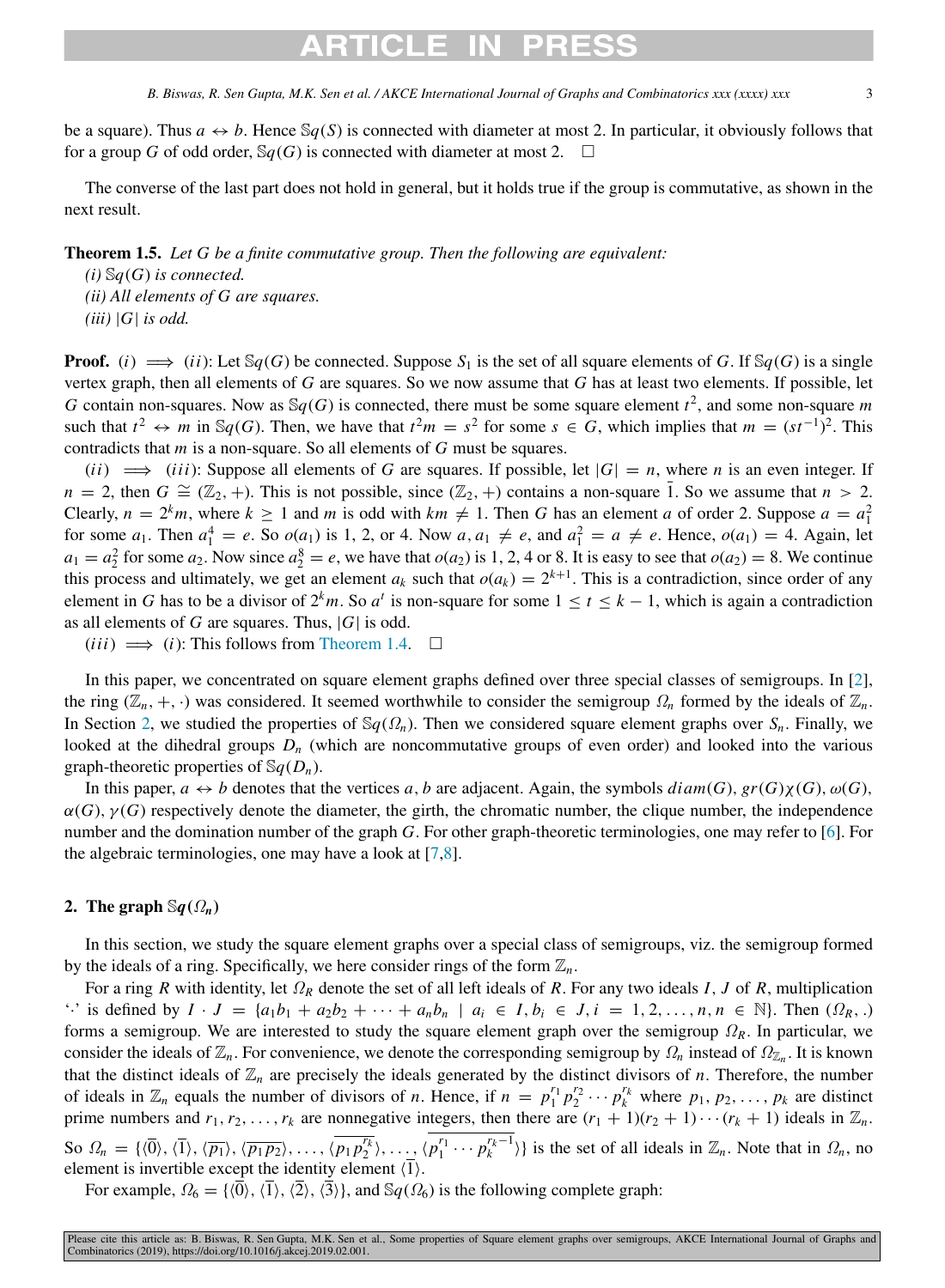In general we obtain the following.



<span id="page-3-2"></span><span id="page-3-0"></span>**Theorem 2.1.** *The graph*  $\mathbb{S}_q(\Omega_n)$  *is a complete graph if and only if*  $n = p_1p_2p_3 \cdots p_r$  *for some distinct primes*  $p_1, \ldots, p_r$ .

**Proof.** Let  $n = p_1 p_2 p_3 \dots p_r$  for some distinct primes  $p_1, \dots, p_r$ . If  $r = 1$ , then  $\mathbb{S}q(\Omega_n)$  is a single-vertex graph and hence is complete. Next, let  $r > 1$ . Then  $\mathbb{Z}_n \cong \mathbb{Z}_{p_1} \times \mathbb{Z}_{p_2} \times \cdots \times \mathbb{Z}_{p_{r-1}} \times \mathbb{Z}_{p_r}$  and hence there are  $(1 + 1)(1 + 1) \cdots (1 + 1) = 2^r$  distinct ideals of  $\mathbb{Z}_n$ . If *I* is an ideal of  $\mathbb{Z}_{p_1} \times \mathbb{Z}_{p_2} \times \cdots \times \mathbb{Z}_{p_{r-1}} \times \mathbb{Z}_{p_r}$ , then  $I = I_1 \times I_2 \times \cdots \times I_{r-1} \times I_r$  where  $I_k$  is some ideal of  $\mathbb{Z}_{p_k}$  for  $k = 1, 2, ..., r$ . Clearly,  $I_k$  is either  $\{\overline{0}\}$  or  $\mathbb{Z}_{p_k}$ . Now  $\mathbb{Z}_{p_k}^2 = \mathbb{Z}_{p_k}$  and  $\{0\}^2 = \{0\}$ . Since this implies that  $I_k^{\frac{1}{2}^k} = I_k$  for all  $k = 1, 2, ..., r$ , we have that  $I^2 = I$ . Thus any ideal of  $\mathbb{Z}_{p_1} \times \mathbb{Z}_{p_2} \times \cdots \times \mathbb{Z}_{p_{r-1}} \times \mathbb{Z}_{p_r}$  is a square element. Let *I*, *J* be two non-zero distinct ideals of  $\mathbb{Z}_{p_1} \times \mathbb{Z}_{p_2} \times \cdots \times \mathbb{Z}_{p_{r-1}} \times \mathbb{Z}_{p_r}$ , then  $I \cdot J = (I \cdot J)^2 \neq \langle \overline{1} \rangle$ . Hence  $I \leftrightarrow J$ . So the square element graph over the set of all ideals of  $\mathbb{Z}_{p_1} \times \mathbb{Z}_{p_2} \times \cdots \times \mathbb{Z}_{p_{r-1}} \times \mathbb{Z}_{p_r}$  is isomorphic to  $K_{2^r-1}$ . Thus  $\mathbb{S}q(\Omega_n)$  is a complete graph.

Conversely, let  $\mathbb{S}q(\hat{\Omega}_n)$  be a complete graph. If possible, let  $n = p_1^{r_1} p_2^{r_2} \cdots p_k^{r_k}$  with at least one  $r_i > 1$ . If  $k = 1$ (and hence  $r_1 > 1$ ), we have that the vertex  $\langle \overline{1} \rangle$  is not adjacent to the vertex  $\langle \overline{p}_1 \rangle$ , and hence  $\Im q(\Omega_n)$  is not complete in that case. Let  $k > 1$ . Now  $\mathbb{Z}_n \cong \mathbb{Z}_{p_1^{r_1}} \times \mathbb{Z}_{p_2^{r_2}} \times \cdots \times \mathbb{Z}_{p_{r-1}^{r_{k-1}}} \times \mathbb{Z}_{p_r^{r_k}}$  and hence the square element graph over the set of all ideals of  $\mathbb{Z}_{p_1^{r_1}} \times \mathbb{Z}_{p_2^{r_2}} \times \cdots \times \mathbb{Z}_{p_{r-1}^{r_{k-1}}} \times \mathbb{Z}_{p_r^{r_k}}$  is a complete graph. Without loss of generality, let  $r_1 > 1$ , then  $\langle \overline{p_1} \rangle$ is not a square element in  $\mathbb{Z}_{p_1^{r_1}}$ . This implies that  $\langle \overline{p_1} \rangle \times \{ \overline{0} \} \times \cdots \times \{ \overline{0} \} \times \{ \overline{0} \}$  is not adjacent to  $\langle \overline{1} \rangle \times \langle \overline{1} \rangle \times \cdots \times \langle \overline{1} \rangle$ , which is a contradiction as the square element graph over the set of all ideals of  $\mathbb{Z}_{p_1^{r_1}} \times \mathbb{Z}_{p_2^{r_2}} \times \cdots \times \mathbb{Z}_{p_{r-1}^{r_{k-1}}} \times Z_{p_r^{r_k}}$ is a complete graph. Thus each  $r_i \leq 1$ . Hence *n* must be of the form  $p_1 p_2 p_3 \cdots p_r$  where  $p_1, \ldots, p_r$  are distinct primes.  $\square$ 

Next, we consider the connectedness of  $\mathcal{S}_q(\Omega_n)$ . We observe that  $\mathcal{S}_q(\Omega_n)$  is not always connected. For example, the graph  $\mathbb{S}q(\Omega_9)$  is not connected, as shown below (see [Fig.](#page-3-1) [4\)](#page-3-1):



Fig. 4.  $\mathbb{S}q(\Omega_9)$ .

<span id="page-3-1"></span>The following theorem gives the complete set of values of *n* for which  $\mathcal{S}_q(\Omega_n)$  is connected.

<span id="page-3-3"></span>**Theorem 2.2.** *The graph*  $\mathbb{S}_q(\Omega_n)$  *is connected if and only if*  $n \neq p^2$  *for any prime p.* 

**Proof.** We consider the different values of *n* and look at the structure of  $\mathbb{S}_q(n)$  accordingly.

Case 1: Let  $n = p_1 p_2 p_3 \cdots p_r$  for some distinct primes  $p_1, p_2, \ldots, p_r$ . Then by [Theorem](#page-3-2) [2.1](#page-3-2),  $\mathcal{S}_q(\Omega_n)$  is connected. Case 2: Let  $n = p^k$  for some prime *p* and  $k > 2$ . Then  $\Omega_n = \{(\overline{1}), (\overline{p}), (\overline{p^2}), (\overline{p^3}), \ldots, (\overline{p^{k-1}}), (\overline{0})\}$ . Now in  $\mathbb{S}q(\Omega_n)$ ,  $\langle p^i \rangle \leftrightarrow \langle p^{k-1} \rangle$  for  $i = 1, 2, 3, \ldots, k-2$ ; and  $\langle \overline{1} \rangle \leftrightarrow \langle p^2 \rangle$ . This shows that we have a path between any two vertices in  $\mathbb{S}q(\Omega_n)$ . Thus the graph  $\mathbb{S}q(\Omega_n)$  is connected.

Case 3: Let  $n = p_1^{r_1} p_2^{r_2} \cdots p_k^{r_k}$  where  $p_1, p_2, \ldots, p_k$  are distinct primes,  $k \ge 2$ , and  $r_1, r_2, \ldots, r_k \in \mathbb{N}$  with at least one  $r_i > 1$ . Then  $\Omega_n = \{ \langle \overline{0} \rangle, \langle \overline{1} \rangle, \langle \overline{p_1} \rangle, \langle \overline{p_1} p_2 \rangle, \dots, \langle \overline{p_1} p_2^{r_k} \rangle, \dots, \langle p_1^{r_1} \cdots p_k^{r_k-1} \rangle \}$  is the set of all ideals of  $\mathbb{Z}_n$ . Without loss of generality, let  $r_1 > 1$ . In this case  $\langle p_1^2 \rangle$  is a square element, which is adjacent to  $\langle \overline{1} \rangle$ . Consider a vertex of the form  $\langle \overline{p_1^{s_1} \cdots p_k^{s_k}} \rangle$  with  $s_1 \ge 1$ . Then we have a path  $\langle \overline{p_1^{s_1} \cdots p_k^{s_k}} \rangle \leftrightarrow \langle \overline{p_1^{r_1-1} p_2^{r_2} \cdots p_k^{r_k}} \rangle \leftrightarrow \langle \overline{p_1^2} \rangle$ . Next, consider an element of the form  $\langle \overline{p_2^{s_2} \cdots p_i^{s_i} \cdots p_k^{s_k}} \rangle$  with  $s_i \ge 1$ . Then we have a path  $\langle \overline{p_2^{s_2} \cdots p_i^{s_i} \cdots p_k^{s_k}} \rangle \leftrightarrow$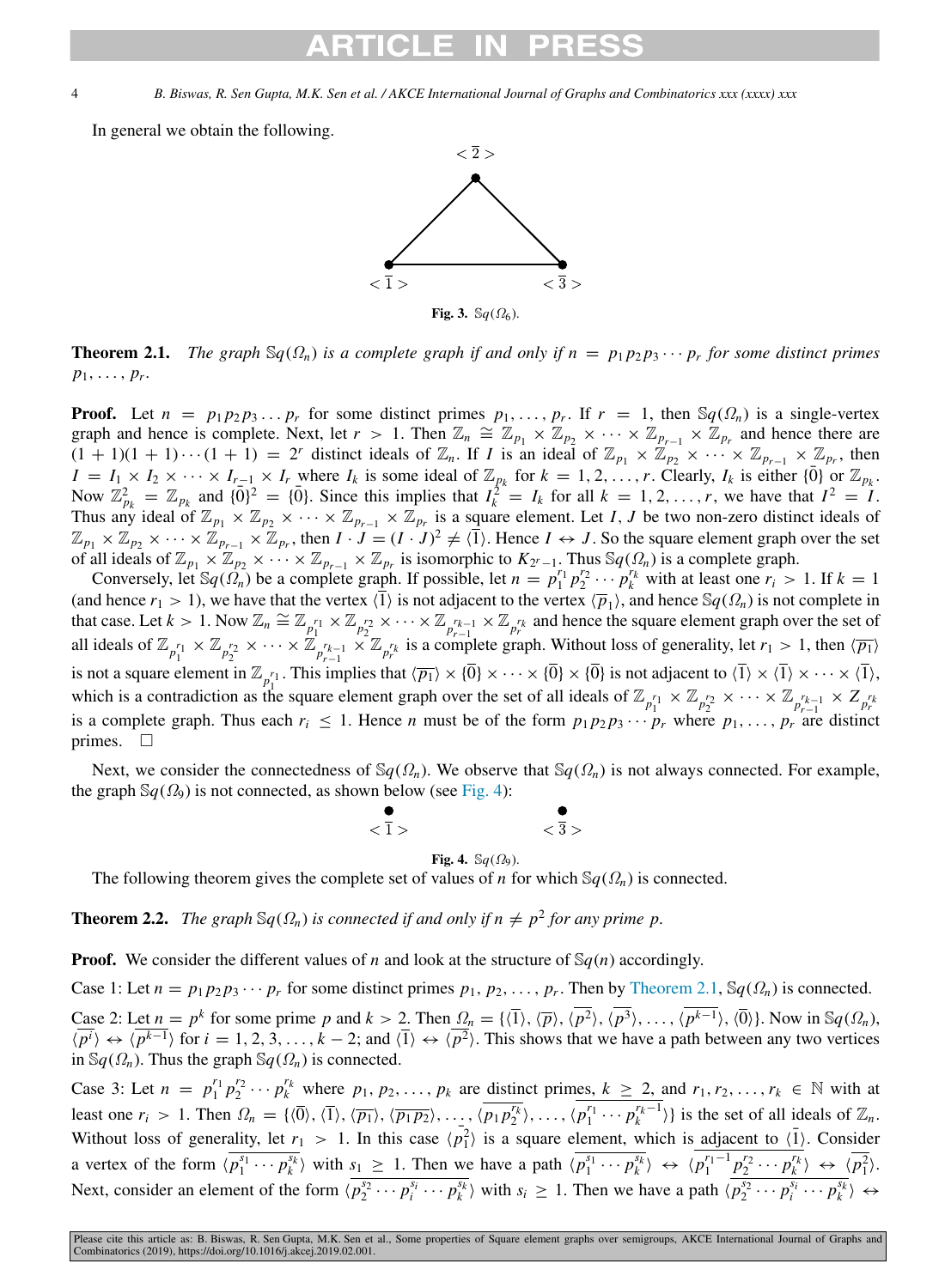

Fig. 5.  $\mathbb{S}q(\Omega_{na^3})$ .

 $\langle p_1^{r_1} p_2^{r_2} p_3^{r_3} \cdots p_i^{r_i-1} \cdots p_k^{r_k} \rangle \leftrightarrow \langle p_1^{r_1-1} p_2^{r_2} \cdots p_k^{r_k} \rangle \leftrightarrow \langle p_1^{r_1} \rangle$ . Thus every vertex is in the component to which the vertex  $\langle \overline{p_1^2} \rangle$  belongs. Hence  $\mathbb{S}q(\Omega_n)$  is a connected graph.

Case 4: Let  $n = p^2$ , where p is any prime. Then  $\Omega_n = \{ \langle \overline{0} \rangle, \langle \overline{1} \rangle, \langle \overline{p} \rangle \}$ . Now  $\langle \overline{1} \rangle$  is not adjacent to  $\langle \overline{p} \rangle$  and thus it is easy to see that  $\mathbb{S}_q(\Omega_n)$  is not connected.

Having considered all possible cases, we find that  $\mathbb{S}_q(\Omega_n)$  is connected if and only if  $n \neq p^2$  for some prime  $p$ .  $\Box$ 

**Corollary 2.3.** *When*  $\mathbb{S}_q(\Omega_n)$  *is connected, diam*( $\mathbb{S}_q(\Omega_n)$ ) < 6*.* 

**Proof.** From the proof of [Theorem](#page-3-3) [2.2](#page-3-3), we see that for  $n = p_1 p_2 \cdots p_r$ , all the vertices of  $\mathbb{S}_q(\Omega_n)$  are adjacent to each other. Also, for  $n = p^k$  (where  $k > 2$ ), there is a path of length at most 3 between any two vertices. Finally, for the remaining values of *n* (except for the form  $p^2$  for some prime *p*), we have a path of length at most 6 between any two vertices (through the vertex  $\langle \overline{p}_j^2 \rangle$  if  $r_j > 2$ ). So  $diam(\mathbb{S}q(\Omega_n)) \leq 6$  when  $\mathbb{S}q(\Omega_n)$  is connected.  $\Box$ 

In the next result, we consider the planarity of  $\mathbb{S}q(\Omega_n)$ .

**Proposition 2.4.**  $\mathbb{S}_q(\Omega_n)$  *is planar if and only if n is in one of the following forms:* 

$$
n = \begin{cases} pq^r & , 0 < r \le 3 \\ p^2 q^2 & , s \le 8. \end{cases}
$$

*where p*, *q are distinct primes.*

**Proof.** First of all, we show that  $\mathcal{S}_q(\Omega_n)$  is indeed planar for these values of *n* as mentioned. Let *p*, *q* be distinct primes. The graphs  $\mathbb{S}q(\Omega_{pq^2})$  and  $\mathbb{S}q(\Omega_{pq^3})$  are shown in [Figs.](#page-5-0) 6 and 5, respectively.

From the figures, it is clear that both the graphs  $\mathcal{S}_q(\Omega_{pa^3})$  and  $\mathcal{S}_q(\Omega_{pa^2})$  are planar. Similarly, it can be easily shown that the graph  $\mathbb{S}q(\Omega_{pq})$  is planar as the number of the vertices of  $\mathbb{S}q(\Omega_{pq})$  is 3.

Next, we consider the graphs  $\mathbb{S}q(\Omega_p, \mathbb{S}q(\Omega_p, \mathbb{S}q(\Omega_p)), \mathbb{S}q(\Omega_p), \mathbb{S}q(\Omega_p, \mathbb{S}q(\Omega_p, \mathbb{S}q(\Omega_p, \mathbb{S}q(\Omega_p, \mathbb{S}q(\Omega_p, \mathbb{S}q(\Omega_p, \mathbb{S}q(\Omega_p, \mathbb{S}q(\Omega_p, \mathbb{S}q(\Omega_p, \mathbb{S}q(\Omega_p, \mathbb{S}q(\Omega_p, \mathbb{S}q(\Omega_p, \mathbb{S}q(\Omega_p, \mathbb{$ integers:

From [Figs.](#page-5-1) [7,](#page-5-1) [8,](#page-5-2) [9,](#page-6-0) and [10](#page-6-1), it is clear that the graphs  $\mathbb{S}q(\Omega_p, \mathfrak{H})$ ,  $\mathbb{S}q(\Omega_p, \mathfrak{H})$  and  $\mathbb{S}q(\Omega_p, \mathfrak{H})$  are all planar. Again, it is easy to see that the graph  $\mathbb{S}q(\Omega_{p^r})$  for  $r = 1, 2, 3, 4$  is planar as the number of the vertices of the graph  $\mathbb{S}q(\Omega_{p^r})$ is  $\leq$  4 for  $r = 1, 2, 3, 4$ . The graph  $\mathbb{S}q(\Omega_{p^2q^2})$  is also planar, as shown in [Fig.](#page-6-2) [11](#page-6-2).

Now we show that for the remaining values of *n*,  $\mathcal{S}_q(\Omega_n)$  is not planar.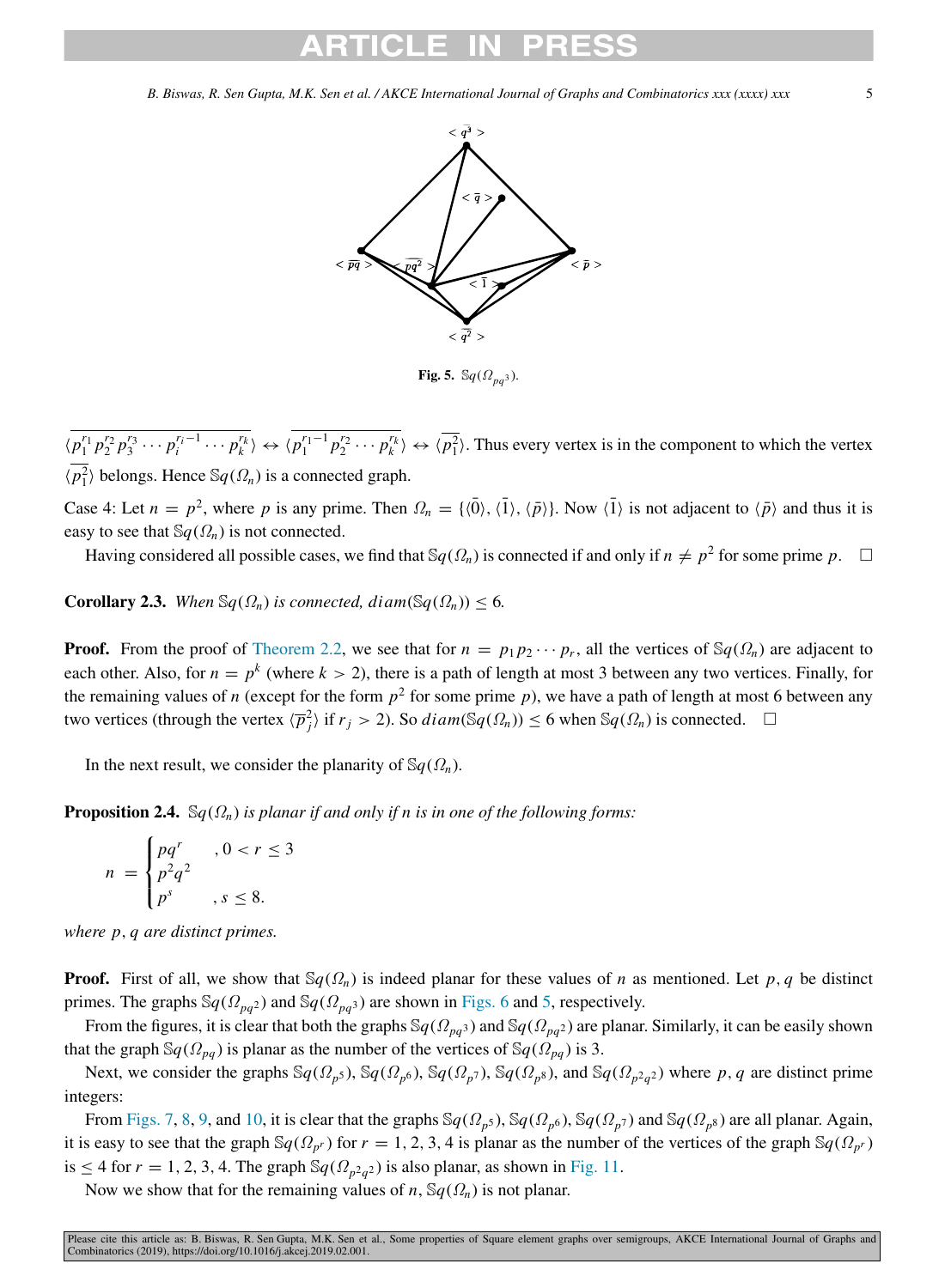

Fig. 8.  $\mathbb{S}q(\Omega_{p^5})$ .

<span id="page-5-2"></span>Case I: If  $n = p_1^{s_1}$  where  $s_1 > 8$ , then we have a subgraph induced by the subset  $\{\langle \overline{1} \rangle, \langle \overline{p_1^2} \rangle, \langle \overline{p_1^4} \rangle, \langle \overline{p_1^6} \rangle, \langle \overline{p_1^8} \rangle\}$  which is isomorphic to  $K_5$ . Thus  $\mathcal{S}_q(\Omega_n)$  is not planar.

Case II: If  $n = p_1 p_2^{s_2}$  where  $s_2 > 3$ , then we have a subgraph induced by the subset  $\{\langle \overline{1} \rangle, \langle \overline{p_1} \rangle, \langle \overline{p_2^2} \rangle, \langle \overline{p_2^4} \rangle, \langle \overline{p_1 p_2^2} \rangle\}$ which is isomorphic to  $K_5$  and hence  $\mathcal{S}_q(\Omega_n)$  is not planar.

Case III: If  $n = p_1^2 p_2^3$ , then the subgraph induced by the vertices  $\{\langle p_1^2 \rangle, \langle p_1^2 p_2 \rangle, \langle p_1^2 p_2^2 \rangle, \langle p_2^3 \rangle, \langle p_1 p_2^3 \rangle\}$  has a subgraph which is isomorphic to  $K_{3,3}$ . So  $\mathbb{S}q(\Omega_n)$  is not planar.

Case IV: If  $n = p_1^3 p_2^3$ , then the subgraph induced by the vertices  $\{\langle p_1^2 p_2^2 \rangle, \langle p_1^3 p_2 \rangle, \langle p_1 p_2^2 \rangle, \langle p_1 p_2^2 \rangle, \langle p_1 p_2^3 \rangle, \langle p_1^2 p_2^3 \rangle\}$ has a subgraph which is isomorphic to  $K_{3,3}$ . So  $\mathcal{S}_q(\Omega_n)$  is not planar.

Case V: If  $n = p_1^{s_1} p_2^{s_2}$  where  $s_1 > 1$  and  $s_2 > 3$ , then there is a subgraph induced by the subset  $\{\langle \overline{1} \rangle, \langle \overline{p_1^2} \rangle, \langle \overline{p_2^2} \rangle, \langle \overline{p_1^2} \overline{p_2^2} \rangle\}$  which is isomorphic to  $K_5$ . Thus  $\mathbb{S}q(\Omega_n)$  is not planar.

Case VI: If  $n = p_1 p_2 p_3 p_4^{s_4} \cdots p_r^{s_r}$  where  $p_1, p_2, p_3, \ldots, p_r$  are distinct primes,  $s_i \ge 0$  and  $r \ge 3$ , then we have a subgraph induced by the subset  $\{\langle \overline{1}\rangle, \langle \overline{p_1}\rangle, \langle \overline{p_2}\rangle, \langle \overline{p_3}\rangle, \langle \overline{p_1p_2}\rangle\}$  which is isomorphic to  $K_5$ . Hence  $\mathbb{S}_q(\Omega_n)$  is not planar. Case VII: If  $n = p_1 p_2 p_3^{s_3} \cdots p_r^{s_r}$  where  $p_1, p_2, p_3, \ldots, p_r$  are distinct primes,  $r \ge 3$  and  $s_3 > 1$ , then we have a subgraph induced by the subset  $\{\langle \overline{1} \rangle, \langle \overline{p_1} \rangle, \langle \overline{p_2} \rangle, \langle \overline{p_1 p_2} \rangle, \langle \overline{p_3} \rangle\}$  which is isomorphic to  $K_5$ . Hence  $\mathbb{S}q(\Omega_n)$  is not planar in this case as well.

<span id="page-5-1"></span><span id="page-5-0"></span>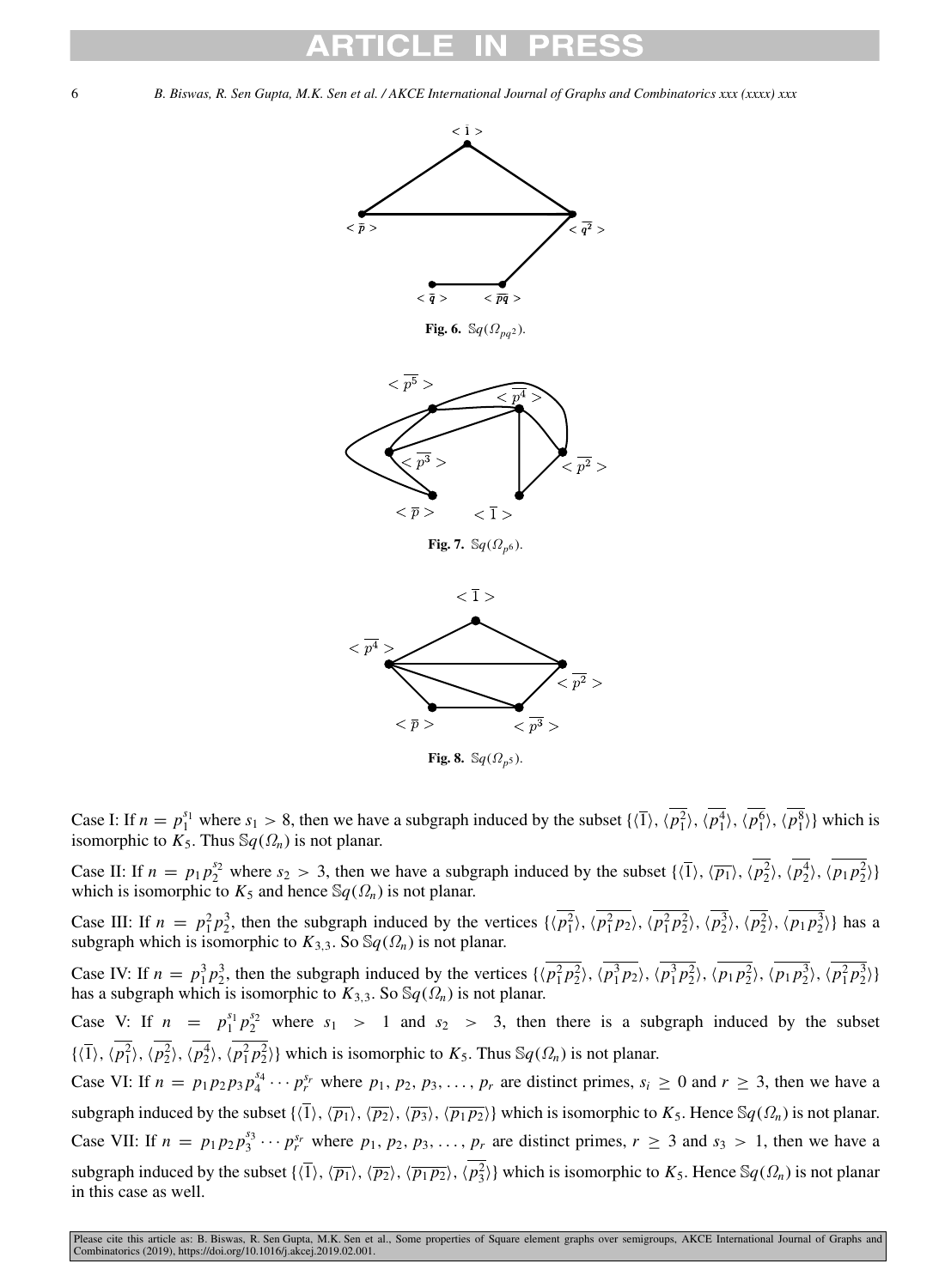<span id="page-6-0"></span>

**Fig. 11.**  $\mathbb{S}_q(\Omega_{p^2q^2})$ .

<span id="page-6-2"></span><span id="page-6-1"></span>Case VIII: If  $n = p_1 p_2^{s_2} \cdots p_r^{s_r}$  where  $p_1, p_2, p_3, \ldots, p_r$  are distinct primes,  $r \ge 3$  and  $s_2, s_3 > 1$ , then we have a subgraph induced by the subset  $\{\langle \overline{1} \rangle, \langle \overline{p_1} \rangle, \langle \overline{p_2^2} \rangle, \langle \overline{p_3^2} \rangle\}$ , which is isomorphic to  $K_5$ . Thus  $\mathbb{S}q(\Omega_n)$  is not planar. Case IX: Finally, if  $n = p_1^{s_1} p_2^{s_2} \cdots p_r^{s_r}$  where  $p_1, p_2, p_3, \ldots, p_r$  are distinct primes,  $r \ge 3$  and  $s_1, s_2, s_3 > 1$ , then we have a subgraph induced by the subset  $\{\langle \overline{1} \rangle, \langle \overline{p_1^2} \rangle, \langle \overline{p_2^2} \rangle, \langle \overline{p_3^2} \rangle, \langle \overline{p_1^2} \overline{p_2^2} \rangle\}$  which is isomorphic to  $K_5$ . Thus  $\mathbb{S}q(\Omega_n)$  is not planar.

So having considered all possible cases, we infer that  $\mathcal{S}_q(\Omega_n)$  is planar if and only if *n* is of the form  $pq^r$  $(0 < r \leq 3)$ ,  $p^s$  (for  $s \leq 8$ ) or  $p^2q^2$ , where p, q are distinct primes.  $\Box$ 

We next consider the existence of cycles in  $\mathcal{S}_q(\Omega_n)$ .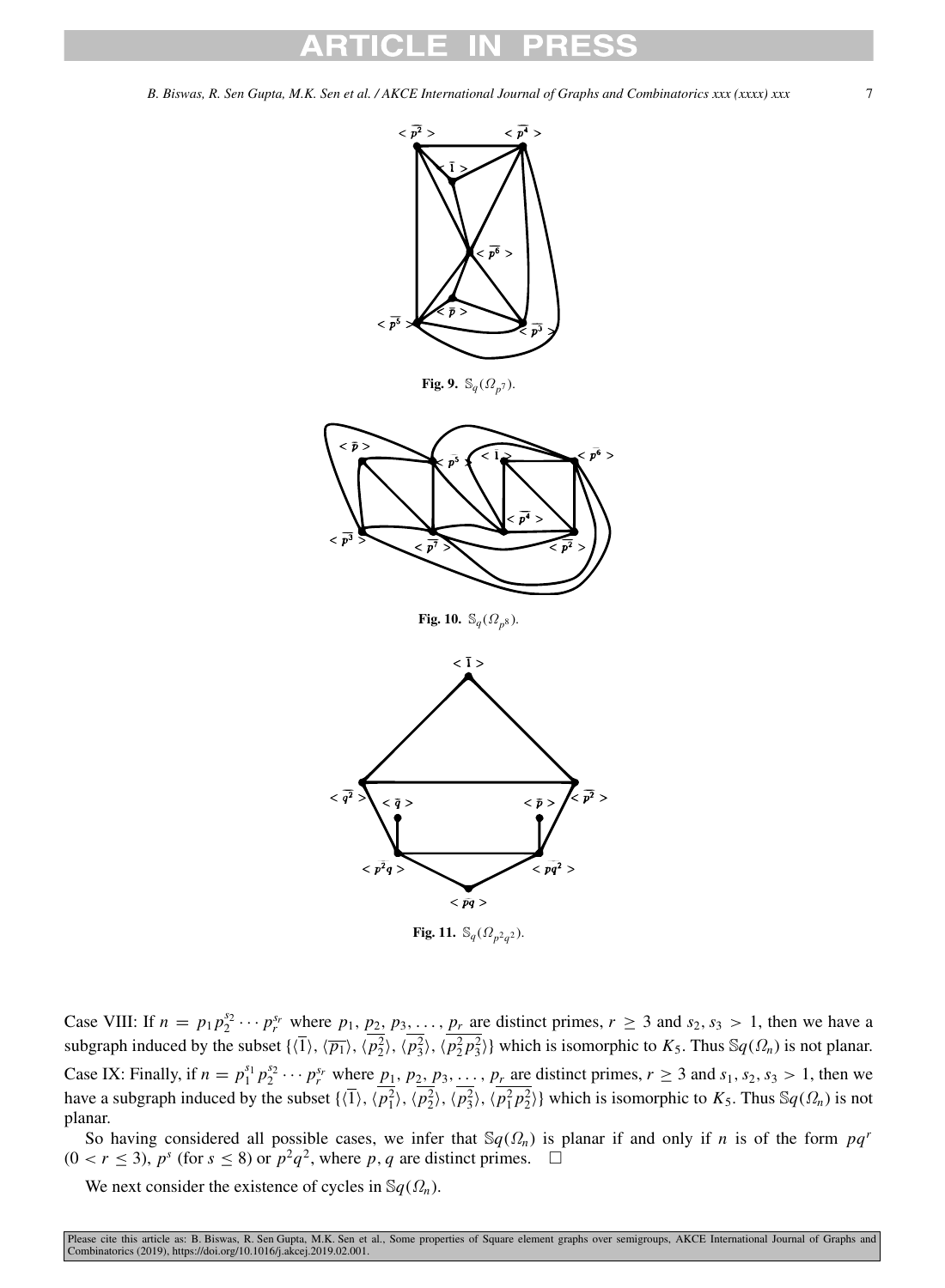# ARTICI F II

8 *B. Biswas, R. Sen Gupta, M.K. Sen et al. / AKCE International Journal of Graphs and Combinatorics xxx (xxxx) xxx*

**Theorem 2.5.** Sq( $\Omega_n$ ) is acyclic if and only if  $n = p^k$  for some prime p and some  $k \in \{1, 2, 3, 4\}$ *. For all other values of n, gr*( $\mathcal{S}_q(\Omega_n)$ ) = 3*.* 

**Proof.** It is easy to see that for a prime  $p$ ,  $\mathbb{S}q(\Omega_p) \cong K_1$ ,  $\mathbb{S}q(\Omega_{p^2}) \cong 2K_1$ ,  $\mathbb{S}q(\Omega_{p^3}) \cong P_3$  and  $\mathbb{S}q(\Omega_{p^4}) \cong P_4$ . So  $\mathbb{S}q(\Omega_n)$  is acyclic if  $n = p^k$  for some prime  $p$  and  $k \in \{1, 2, 3, 4\}$ . We next show that for all other values of *n*,  $\mathbb{S}q(\Omega_n)$ contains a 3-cycle, and hence, is not acyclic.

If  $n = p_1 p_2$ , then  $\langle \overline{1} \rangle \leftrightarrow \langle \overline{p_1} \rangle \leftrightarrow \langle \overline{p_2} \rangle \leftrightarrow \langle \overline{1} \rangle$  is a 3-cycle. If  $n = p_1^2 p_2$ , then  $\langle \overline{1} \rangle \leftrightarrow \langle p_1^2 \rangle \leftrightarrow \langle \overline{p_2} \rangle \leftrightarrow \langle \overline{1} \rangle$  is a 3-cycle. If  $n = p^r q$  with  $r > 2$ , then  $\langle p^{r-1} \rangle \leftrightarrow \langle \overline{pq} \rangle \leftrightarrow \langle p^{r-1} q \rangle \leftrightarrow \langle p^{r-1} \rangle$  is a 3-cycle. If  $n = p^r q^s$  with  $r, s \ge 2$ , then  $\langle \overline{pq} \rangle \leftrightarrow \langle \overline{p^r q^{s-1}} \rangle \leftrightarrow \langle \overline{p^{r-1} q^s} \rangle \leftrightarrow \langle \overline{pq} \rangle$  is a 3-cycle. If  $n = p^2qr$ , then  $\langle p^2r \rangle \leftrightarrow \langle \overline{pqr} \rangle \leftrightarrow \langle p^2q \rangle \leftrightarrow \langle p^2r \rangle$  is a 3-cycle. If  $n = p_1^{s_1} p_2^{s_2} \cdots p_r^{s_r}$  with  $r > 2$  and  $s_i > 1$  for some i, then  $\langle p_i^{s_i-1} p_r^{s_r} \rangle \leftrightarrow \langle p_1^{s_1} p_2^{s_2} \cdots p_i \cdots p_r^{s_r} \rangle \leftrightarrow$  $\langle p_1^{s_1} p_2^{s_2} \cdots p_i^{s_i} \cdots p_{r-1}^{s_{r-1}} \rangle \leftrightarrow \langle p_i^{s_i-1} p_r^{s_r} \rangle$  is a 3-cycle. If  $n = p_1 p_2 \cdots p_r$  with  $r \ge 3$ , then  $\langle \overline{p_1 p_3 p_4 \cdots p_r} \rangle \leftrightarrow \langle \overline{p_2 p_3 p_4 \cdots p_r} \rangle \leftrightarrow \langle \overline{p_1 p_2 p_4 \cdots p_r} \rangle \leftrightarrow \langle \overline{p_1 p_3 \cdots p_r} \rangle$  is a 3-cycle. If  $n = p^s$  with  $s > 4$ , then  $\langle p^{s-1} \rangle \leftrightarrow \langle p^{s-2} \rangle \leftrightarrow \langle p^{s-3} \rangle \leftrightarrow \langle p^{s-1} \rangle$  is a 3-cycle.

Thus  $gr(Sq(\Omega_n)) = 3$  for all the above cases. This completes the proof.  $\square$ 

## 3. Some results on  $\mathcal{S}q(S_n)$

In this section, we discuss the graph  $\mathcal{S}_q(S_n)$ , where  $S_n$  is the symmetric group on a finite set of *n* symbols. First, we give an interesting result, which is helpful in determining the adjacencies in  $\mathcal{S}_q(S_n)$ . The result was proved by M. Snowden and J.M. Howie [[9\]](#page-12-8).

**Theorem 3.1** (*Theorem 1, [\[9](#page-12-8)]*). An element  $\alpha$  of  $S_n$  is a square if and only if for each even number k the decomposition *of* α *into disjoint cycles involves an even number of cycles of length k.*

<span id="page-7-1"></span>**Remark 3.2.** Using the above theorem we can show that the set of all squares in  $S_n$  is given by precisely the permutations belonging to the subgroup  $A_n$ . For example, a square in  $S_4$  is either a 3-cycle, or a product of 2-cycles or the identity permutation  $\rho_0$ , i.e., the set of all squares of  $S_4$  consists precisely of the elements belonging to the alternative group *A*4.

**Example 3.3.** Let us consider the graph  $\mathcal{S}_q(S_3)$ . The non-commutative group  $S_3$  contains precisely three squares  ${e, (123), (132)}$  ${e, (123), (132)}$  ${e, (123), (132)}$ . From [Fig.](#page-7-0) 12 it is seen that S $q(S_3) ≅ K_3 + K_1 + K_2$ .

We now give the general structure of  $\mathbb{S}q(S_n)$ .



<span id="page-7-2"></span><span id="page-7-0"></span>**Theorem 3.4.** *For n* ≥ 3,  $\Im q(S_n)$  *is a disjoint union of*  $\overline{mK_1 + \frac{n!-2m}{4}K_2}$  *and*  $(p + 1)K_1 + \frac{n!-2p-2}{4}$  $\frac{2p-2}{4}K_2$ , where p is *the number of those permutations in S<sup>n</sup> which are the products of an even number of disjoint 2-cycles, and m is the number of those permutations in S<sup>n</sup> which are the products of an odd number of disjoint 2-cycles.*

**Proof.** In the group  $S_n$ , the square elements are precisely the even permutations (by [Remark](#page-7-1) [3.2](#page-7-1)). Then any two distinct elements  $\rho$ ,  $\alpha \in S_n$  are adjacent if and only if either  $\rho \alpha \in A_n \setminus \{\rho_0\}$  or  $\alpha \rho \in A_n \setminus \{\rho_0\}$  where  $\rho_0$  is the identity permutation. If  $\rho \in A_n$  and  $\alpha \in S_n \setminus A_n$ , then  $\rho$  and  $\alpha$  are not adjacent to each other since neither of  $\rho \alpha$  and  $\alpha \rho$  belongs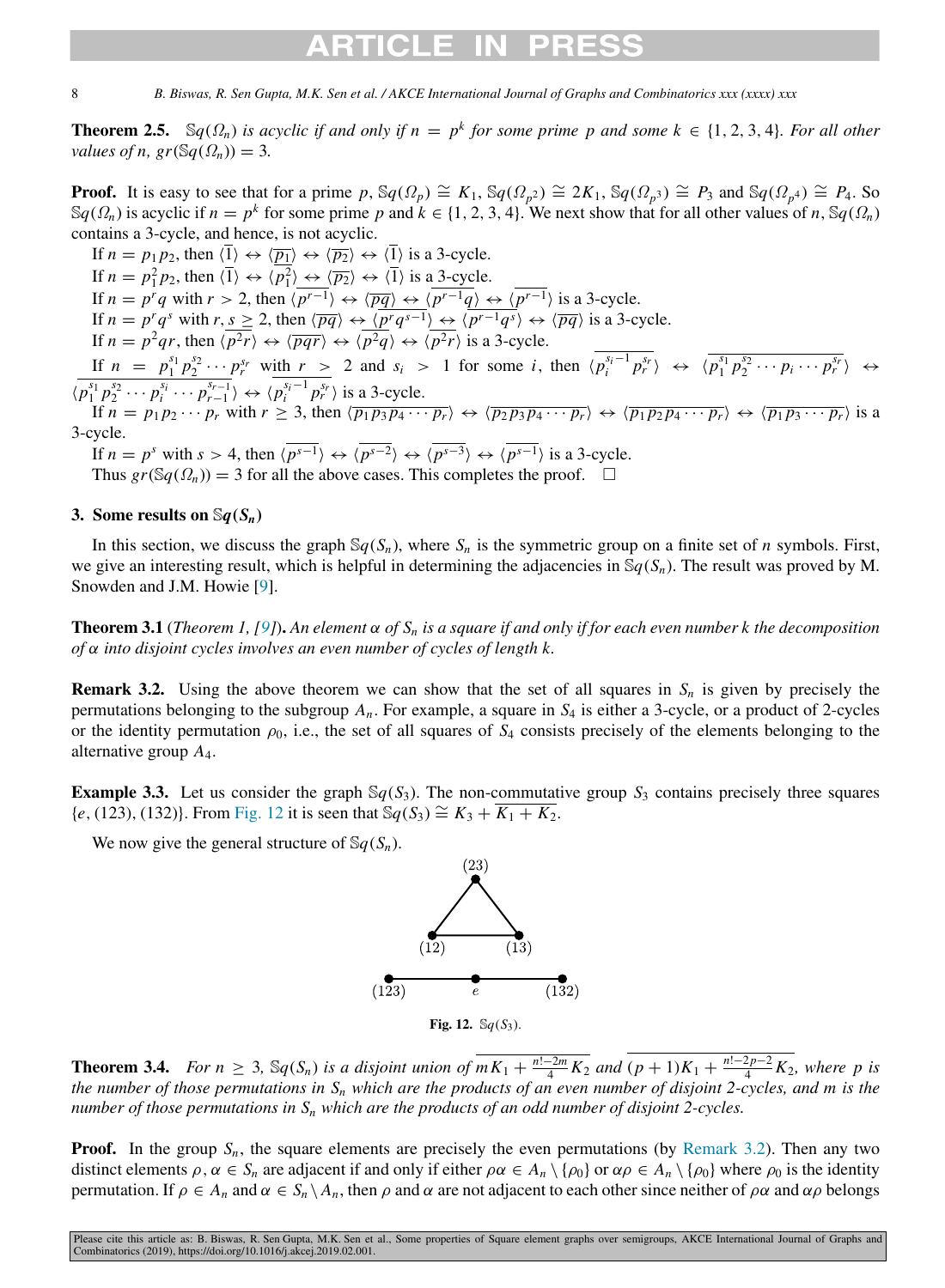# RTICI F IN

*B. Biswas, R. Sen Gupta, M.K. Sen et al. / AKCE International Journal of Graphs and Combinatorics xxx (xxxx) xxx* 

to  $A_n \setminus \{\rho\}$ . Therefore no element of  $A_n$  is adjacent to any element of  $S_n \setminus A_n$ . This implies that  $\mathcal{S}_q(S_n)$  is disconnected. Again, any element  $\rho \in A_n$  is adjacent to the identity element  $\rho_0$  as  $\rho_0 \rho = \rho$ . Let  $\rho_1, \rho_2 \in A_n$ . Then  $\rho_1 \rho_2 \in A_n$ . Let  $\alpha \in A_n$  be a permutation of order greater than 2. Then  $\alpha \neq \alpha^{-1}$ . Thus  $\alpha$  is adjacent to any other element of  $A_n$  except its inverse  $\alpha^{-1}$ . Now let  $\beta$  be a permutation which is a product of an even number of disjoint 2-cycles. Then  $\beta = \beta^{-1}$ . Hence  $\beta$  is adjacent to any other element of  $A_n$ . Let  $p$  be the number of those permutations which are the products of an even number of disjoint 2-cycles. So the subgraph induced by  $A_n$  is isomorphic to  $(p + 1)K_1 + \frac{n!-2p-2}{4}$  $\frac{2p-2}{4}K_2$ . Again, consider two elements  $\alpha$ ,  $\beta$ ( $\neq \alpha^{-1}$ )  $\in S_n \setminus A_n$ . Clearly,  $\alpha\beta$ ( $\neq \rho_0$ ) is an even permutation. So  $\alpha$  and  $\beta$  are adjacent. Now let  $\alpha$ ,  $\alpha^{-1} \in S_n \setminus A_n$ . Then there exists an element  $x (\neq \alpha^{-1}) \in S_n \setminus A_n$  different from  $\alpha$ ,  $\alpha^{-1}$  such that we have a path  $\alpha \leftrightarrow x \leftrightarrow \alpha^{-1}$ . Thus the subgraph induced by  $S_n \setminus A_n$  is a connected subgraph. Let  $\alpha \in S_n \setminus A_n$  be a permutation of order greater than 2. Then  $\alpha \neq \alpha^{-1}$ . So  $\alpha$  is adjacent to any other element of  $S_n \setminus A_n$  except  $\alpha^{-1}$ . Again, let  $\beta$  be a permutation which is product of odd number of disjoint 2-cycles. Then  $\beta = \beta^{-1}$  and hence  $\beta$  is adjacent to any other element of  $S_n \setminus A_n$ . So if *m* is the number of permutations which are product of odd number of disjoint 2-cycles, we have that the subgraph induced by  $S_n \setminus A_n$  is isomorphic to  $mK_1 + \frac{n!-2m}{4}K_2$ . □

Next, we find out the values of *n* for which  $\mathcal{S}_q(S_n)$  is planar.

**Proposition 3.5.** Sq( $S_n$ ) *is planar if and only if n*  $\in$  {2, 3}*.* 

**Proof.** Let  $p = |\{(ab)(cd) \in S_n \mid a, b, c, d \text{ are distinct}\}|$ . From the proof of [Theorem](#page-7-2) [3.4](#page-7-2), it follows that  $\mathbb{S}q(S_n)$  has a subgraph isomorphic to  $K_{p+1}$  induced by the vertices of the form  $(ab)(cd)$  and the identity permutation. If  $n \geq 5$ , then  $p \ge 4$ . Hence we have a subgraph in  $\mathcal{S}_q(S_n)$  which is isomorphic to  $K_5$ . Thus  $\mathcal{S}_q(S_n)$  is not planar for  $n \ge 5$ . Now for  $n = 4$ , consider the set  $S = \{(12)(34), (13)(24), (14)(23), (123), \rho_0\}$ . Then the subgraph induced by *S* is isomorphic to  $K_5$ . So  $\mathcal{S}_q(S_4)$  is not planar. Again it is easy to see that  $\mathcal{S}_q(S_n)$  is planar for  $n = 2, 3$ . Thus the graph  $\mathbb{S}q(S_n)$  is planar if and only if  $n = 2$  or 3. □

We now consider the domination number of  $\mathbb{S}q(S_n)$ . It is interesting to note that the domination number of  $\mathbb{S}q(S_n)$ is same for all  $n > 1$ , as we show next.

**Proposition 3.6.**  $\gamma(\mathbb{S}q(S_n)) = 2$  *for n* > 2*.* 

**Proof.** Since the graph  $\mathbb{S}q(S_n)$  is a disjoint union of two components (by [Theorem](#page-7-2) [3.4](#page-7-2)), we have that  $\gamma(\mathbb{S}q(S_n)) \geq 2$ . It is easy to see that  $\mathbb{S}q(S_2) \cong 2K_1$ , so { $\rho$ , (1, 2)} forms a minimal dominating set. For  $n \geq 3$ , consider a 2-cycle  $\rho \in S_n \setminus A_n$ . Let  $\alpha (\neq \rho) \in S_n \setminus A_n$ . Then  $\alpha \rho$  is an even permutation as both  $\alpha$  and  $\rho$  are odd permutations. Hence,  $\alpha \rho (\neq \rho_0) \in A_n$  as  $\alpha \neq \rho^{-1} (= \rho)$ . So  $\alpha \leftrightarrow \rho$ . Since  $\alpha$  is arbitrary, it follows that every element in  $S_n \setminus A_n$  is adjacent to ρ. Now we consider the set  $D = {\rho, \rho_0}$  where  $\rho_0$  is the identity element. Any vertex from  $S_n \setminus \{A_n \setminus D\}$  is adjacent to  $\rho$  and any vertex from  $A_n \setminus D$  is adjacent to  $\rho_0$ . Hence *D* is a dominating set. Thus  $\gamma(\mathcal{S}_q(S_n)) \leq 2$ . Since we have already shown that  $\gamma(\mathbb{S}q(S_n)) \geq 2$ , it follows that  $\gamma(\mathbb{S}q(S_n)) = 2$ .  $\Box$ 

### 4. The structure and some properties of  $\Im q(D_n)$

In this section, we study the square element graphs over the dihedral groups *Dn*. Before looking at the properties of  $\mathcal{S}_q(D_n)$ , we start the section by giving a structural result which holds for  $\mathcal{S}_q(G)$  defined over any group *G* whenever the set of all squares of *G* forms a (normal) subgroup of *G*.

<span id="page-8-0"></span>Lemma 4.1. *Let H be the set of all squares of a group G. If H is a (normal) subgroup of G, then the elements belonging to distinct cosets of H are not adjacent to each other in* S*q*(*G*)*.*

**Proof.** Let  $G = \{e, x_1, x_2, \ldots, x_n\}$ . Since *H* forms a subgroup of *G* (which can be easily proved to be a normal subgroup), the product of two squares in *G* is also a square in *G*. Clearly,  $yH = y^{-1}H$  for any  $y \in G$ . If possible, let there exist vertices p, q belonging to distinct cosets aH and bH (respectively), such that  $p \leftrightarrow q$  in Sq(*G*). Suppose  $p = ax_r^2$ ,  $q = bx_s^2$ . So without loss of generality we have that  $ax_r^2bx_s^2 = x_t^2$  for some  $t \in \{1, 2, ..., n\}$ . This implies that  $ax_r^2b = x_t^2x_s^{-2} \in H$ , which gives that  $x_r^2b \in a^{-1}H = aH = Ha$ . So  $b \in x_r^{-2}Ha = Ha = aH$ . However, this is a contradiction since  $b \in bH$  and distinct cosets of *H* are disjoint. So *p* and *q* can be adjacent to each other only if  $aH = bH$ . Thus two vertices belonging to distinct cosets of *H* cannot be adjacent to each other in Sq(*G*).  $\square$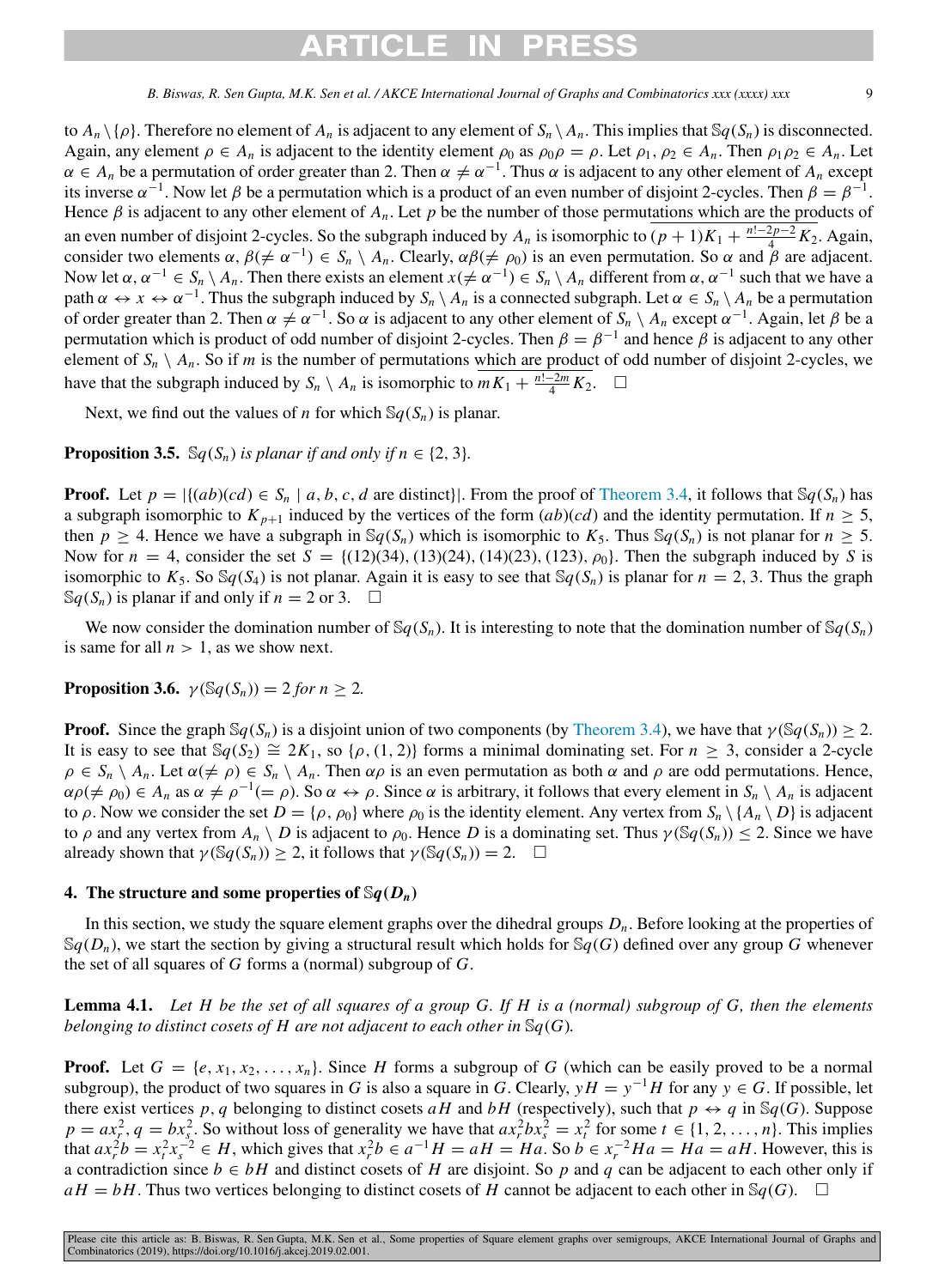## RTICI F IN

### 10 *B. Biswas, R. Sen Gupta, M.K. Sen et al. / AKCE International Journal of Graphs and Combinatorics xxx (xxxx) xxx*

It is easily seen that the set of all squares of  $D_n$  forms a subgroup of  $D_n$ . So the above lemma is applicable for  $D_n$ . Using the above lemma, we can find the structure of  $\mathbb{S}q(D_n)$  for an odd integer *n*.

## <span id="page-9-0"></span>**Theorem 4.2.** *If n is an odd integer, then*  $\mathbb{S}q(D_n) \cong \overline{K_1 + \frac{n-1}{2}K_2} + K_n$ .

**Proof.** It is known that we can write  $D_n = \{e, a, a^2, \dots, a^{n-1}, b, ba, ba^2, \dots, ba^{n-1}\}\$ , where  $a^n = e = b^2$  and  $ab = ba^{n-1}$ . Clearly, the set of all squares of  $D_n$  is given by  $H = \{e, a, a^2, \ldots, a^{n-1}\}$ , which is a cyclic subgroup of odd order. Also,  $D_n = H \cup bH$ . By [Lemma](#page-8-0) [4.1](#page-8-0), vertices from *H* and vertices from *bH* are in different components in  $\mathbb{S}q(D_n)$ . Now  $e \leftrightarrow a^m$  for all  $m = 1, 2, ..., n-1$ ; and  $a^i \leftrightarrow a^j$  if and only if  $i + j \neq n$ . Thus, the vertices belonging to *H* induce a subgraph  $G_n$  where  $\overline{G_n}$  consists of  $\frac{n-1}{2}$  disjoint copies of  $K_2$  and one isolated vertex. Next, we consider the coset  $bH$ . Noting that every element in  $bH$  is of order 2 and that  $H$  is a normal subgroup, we see that the vertices from *bH* induce a complete graph in  $\mathbb{S}q(D_n)$ . Hence,  $\mathbb{S}q(D_n) \cong \overline{K_1 + \frac{n-1}{2}K_2} + K_n$ . □

Next, we give the structure of  $\mathcal{S}_q(D_n)$  when *n* is even.

<span id="page-9-1"></span>Theorem 4.3. *If n is an even integer, then*

$$
\mathbb{S}q(D_n) \cong \begin{cases} 2(K_1 + \frac{n-2}{4}K_2) + 2K_{\frac{n}{2}} & \text{if } \frac{n}{2} \text{ is odd} \\ \frac{n}{4}K_2 + 2K_1 + \frac{n-4}{4}K_2 + 2K_{\frac{n}{2}} & \text{if } \frac{n}{2} \text{ is even.} \end{cases}
$$

**Proof.** Let  $D_n = \langle a, b \rangle$  where  $a^n = b^2 = e$  and  $ab = ba^{n-1}$ . So we can write  $D_n = \{a, a^2, a^3, ..., a^{n-1}, a^n\}$ e), b, ba, ba<sup>2</sup>, ..., ba<sup>n-1</sup>}. Since n is even, the set of all squares of  $D_n$  is given by  $H = \{a^2, a^4, \dots, a^{n-2}, e\}$ . It can be shown that *H* is a normal subgroup of  $D_n$ . It is easy to see that there are 4 distinct cosets *H*,  $aH$ ,  $bH$ ,  $bah$  of *H* which partition the group  $D_n$ . Clearly,  $aH = \{a, a^3, a^5, a^7, \dots, a^{n-1}\}, bH = \{ba^2, ba^4, ba^6, \dots, ba^{n-2}\}\$ and  $b a H = \{ba, ba^3, ba^5, ba^7, \ldots, ba^{n-1}\}.$  Now the subgraphs induced by these 4 cosets *H*, *aH*, *bH*, *baH* are disjoint from each other by [Lemma](#page-8-0) [4.1](#page-8-0). In  $\mathbb{S}q(D_n)$ , any two elements of the form  $a^i$  and  $a^j$  are adjacent if and only if  $i + j$  ( $\neq n$ ) is even; and two distinct elements of the form  $ba^i$ ,  $ba^j$  are adjacent if and only if  $ba^iba^j = ba^iba^ia^{j-i}$  $(ba^i)^2a^{j-i} = a^{j-i}$  is a non-identity square, i.e., if and only if  $j - i$  is an even number. So in *bH*, we note that  $(ba^i)^2 = e$  and any two distinct vertices  $ba^i$ ,  $ba^j$  are adjacent to each other as  $ba^iba^j = a^{i-j} \in H \setminus \{e\}$  (as  $i - j$ is even). Again in  $baH$ ,  $(ba^{2k+1})^2 = e$  and any two distinct vertices  $ba^{2k+1}$ ,  $ba^{2m+1}$  are adjacent to each other as  $ba^{2k+1}ba^{2m+1} = a^{2(k-m)} \in H \setminus \{e\}$ . This implies that the subgraphs induced by *bH* and *baH* are both isomorphic to  $K_{\frac{n}{2}}$ .

First, let  $\frac{n}{2}$  be an even integer. Then  $H = \{a^2, a^4, \dots, a^{\frac{n}{2}}, \dots, a^{n-2}, e\}$  and  $aH = \{a, a^3, \dots, a^{\frac{n}{2}+1}, \dots, a^{n-1}\}.$ In *H*, *e* and  $a^{\frac{n}{2}}$  are the only self-invertible squares. Thus *e* and  $a^{\frac{n}{2}}$  are adjacent to all other vertices in the subgraph induced by  $H$  except themselves. For any other element  $v$  of  $H$ ,  $v$  is adjacent to all other vertices of the subgraph induced by *H* except itself and its own inverse. Therefore the subgraph induced by *H* is isomorphic to  $2K_1 + \frac{n-4}{4}K_2$ . In the subgraph induced by *aH*, any vertex is adjacent with all other vertices of that subgraph except itself and its own inverse. Thus the subgraph induced by  $aH$  is isomorphic to  $\frac{\pi}{4}K_2$ .

Next, let  $\frac{n}{2}$  be an odd integer. So  $H = \{a^2, a^4, \dots, a^{\frac{n}{2}-1}, a^{\frac{n}{2}+1}, \dots, a^{n-2}, e\}$  and  $aH = \{a, a^3, \dots, a^{\frac{n}{2}}, \dots, a^{n-1}\}.$ In *H*, *e* is the only element which is self-invertible. So *e* is adjacent to any other vertex in *H*, and any  $v \neq e$ ) is adjacent to all other vertices in that subgraph except its own inverse. Thus the subgraph induced by *H* is isomorphic to  $\overline{K_1 + \frac{n-2}{4}K_2}$ . In *aH*,  $\overline{a_2^n} = (a_2^{\frac{n}{2}})^{-1}$  and so  $\overline{a_2^n}$  is adjacent to all other vertices in the subgraph induced by *aH*. Any other vertex  $a^{2k+1}$  ( $\neq a^{\frac{n}{2}}$ ) is not self-invertible and hence is adjacent to all other vertices in that subgraph except its own inverse  $a^{n-2k-1}$ . Hence the subgraph induced by  $aH$  is isomorphic to  $K_1 + \frac{n-2}{4}K_2$ . So the subgraphs induced by *H* and *aH* are isomorphic to  $2K_1 + \frac{n-4}{4}K_2$  and  $\frac{n}{4}K_2$  (respectively) if  $\frac{n}{2}$  is even, and are both isomorphic to  $\overline{K_1 + \frac{n-2}{4}K_2}$  if  $\frac{n}{2}$  is odd. Therefore,  $\mathbb{S}_q(D_n) \cong \frac{\overline{n}}{4} \overline{K_2} + (2\overline{K_1 + \frac{n-4}{4}K_2}) + 2K_{n/2}$  if  $\frac{n}{2}$  is even and  $\mathbb{S}q(D_n) \cong 2(\overline{K_1 + \frac{n-2}{4}K_2}) + 2K_{n/2}$  if  $\frac{n}{2}$  is odd. □

Now we consider the planarity of  $\mathcal{S}_q(D_n)$ .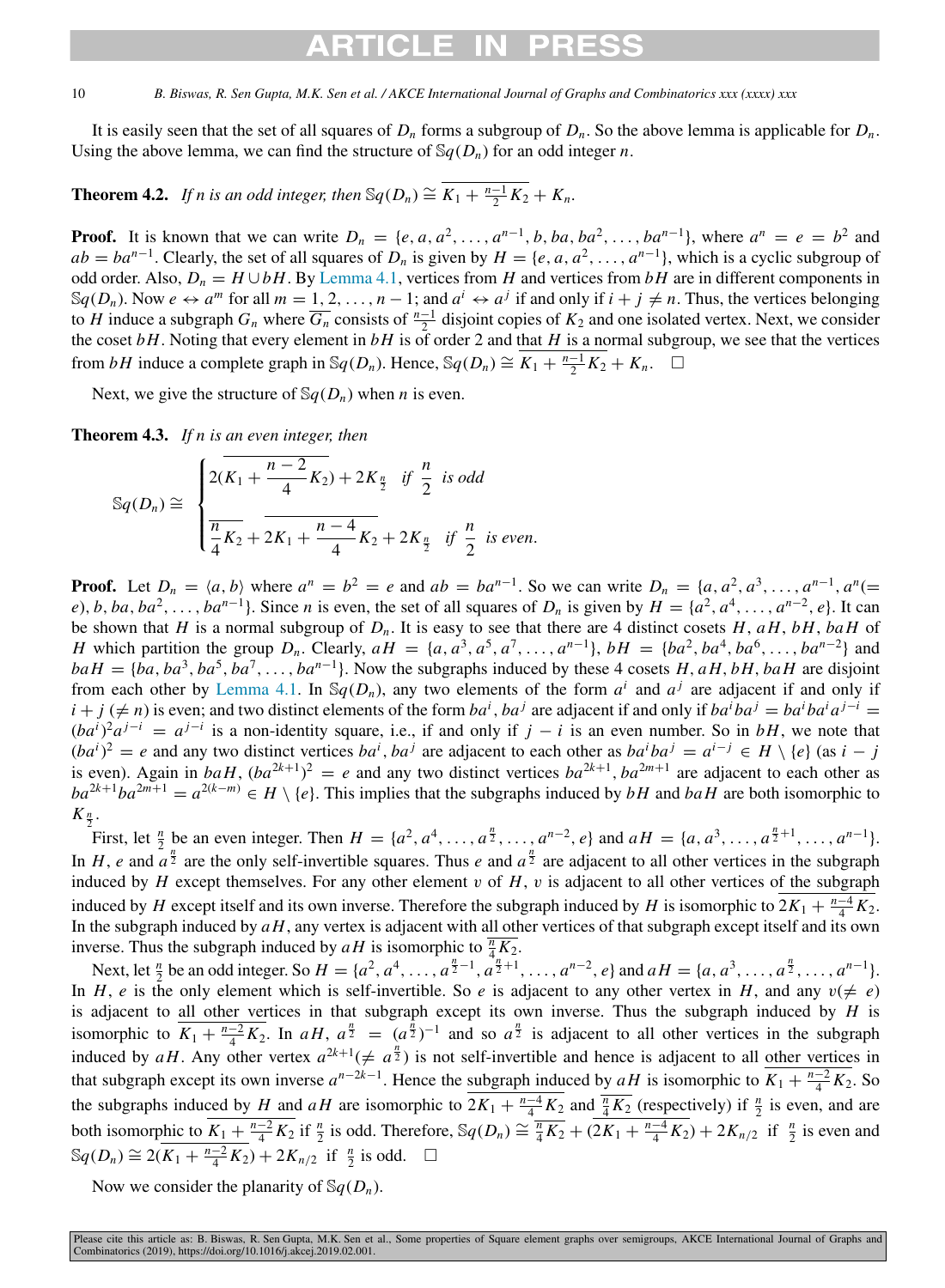<span id="page-10-1"></span>

<span id="page-10-2"></span><span id="page-10-0"></span>**Theorem 4.4.**  $\mathbb{S}_q(D_n)$  *is planar if and only if*  $n \in \{1, 2, 3, 4, 6, 8\}$ *.* 

**Proof.** If *n* is an odd integer and  $n \geq 5$ , then there is a subgraph of  $\mathbb{S}_q(D_n)$  which is isomorphic to  $K_5$  (by [Theorem](#page-9-0) [4.2](#page-9-0)). Hence in this case  $\mathbb{S}q(D_n)$  is not planar. Now  $\mathbb{S}q(D_1)$  has only two vertices and hence is planar. Again,  $\mathcal{S}q(D_3)$  is also seen to be planar (cf. [Fig.](#page-10-0) [15](#page-10-0)). Now let *n* be even. Then there is a subgraph of  $\mathcal{S}q(D_n)$  which is isomorphic to  $K_{\frac{n}{2}}$  (by [Theorem](#page-9-1) [4.3\)](#page-9-1). In this case, if  $n \ge 10$ , then there exists a subgraph of  $\mathcal{S}_q(D_n)$  which is isomorphic to  $K_5$ . Hence  $\mathbb{S}_q(D_n)$  is not planar for any even  $n \ge 10$ . Finally, we consider  $\mathbb{S}_q(D_n)$  for  $n = 2, 4, 6, 8$ . The graphs  $\mathcal{S}_q(D_4)$ ,  $\mathcal{S}_q(D_6)$ , and  $\mathcal{S}_q(D_8)$ , as shown in [Figs.](#page-10-1) [13,](#page-10-1) [14,](#page-10-2) and [16](#page-11-0), are planar. Having considered all the possible cases, we see that  $\mathbb{S}_q(D_n)$  is planar if and only if  $n \in \{1, 2, 3, 4, 6, 8\}$ . □

Moving on, we find the chromatic number of  $\mathcal{S}_q(D_n)$  for different values of *n*.

Theorem 4.5.

$$
\chi(\mathbb{S}q(D_n)) = \begin{cases} n & \text{if } n \text{ is odd} \\ \frac{n}{2} & \text{if } n \text{ is even.} \end{cases}
$$

Please cite this article as: B. Biswas, R. Sen Gupta, M.K. Sen et al., Some properties of Square element graphs over semigroups, AKCE International Journal of Graphs and<br>Combinatorics (2019), https://doi.org/10.1016/j.akce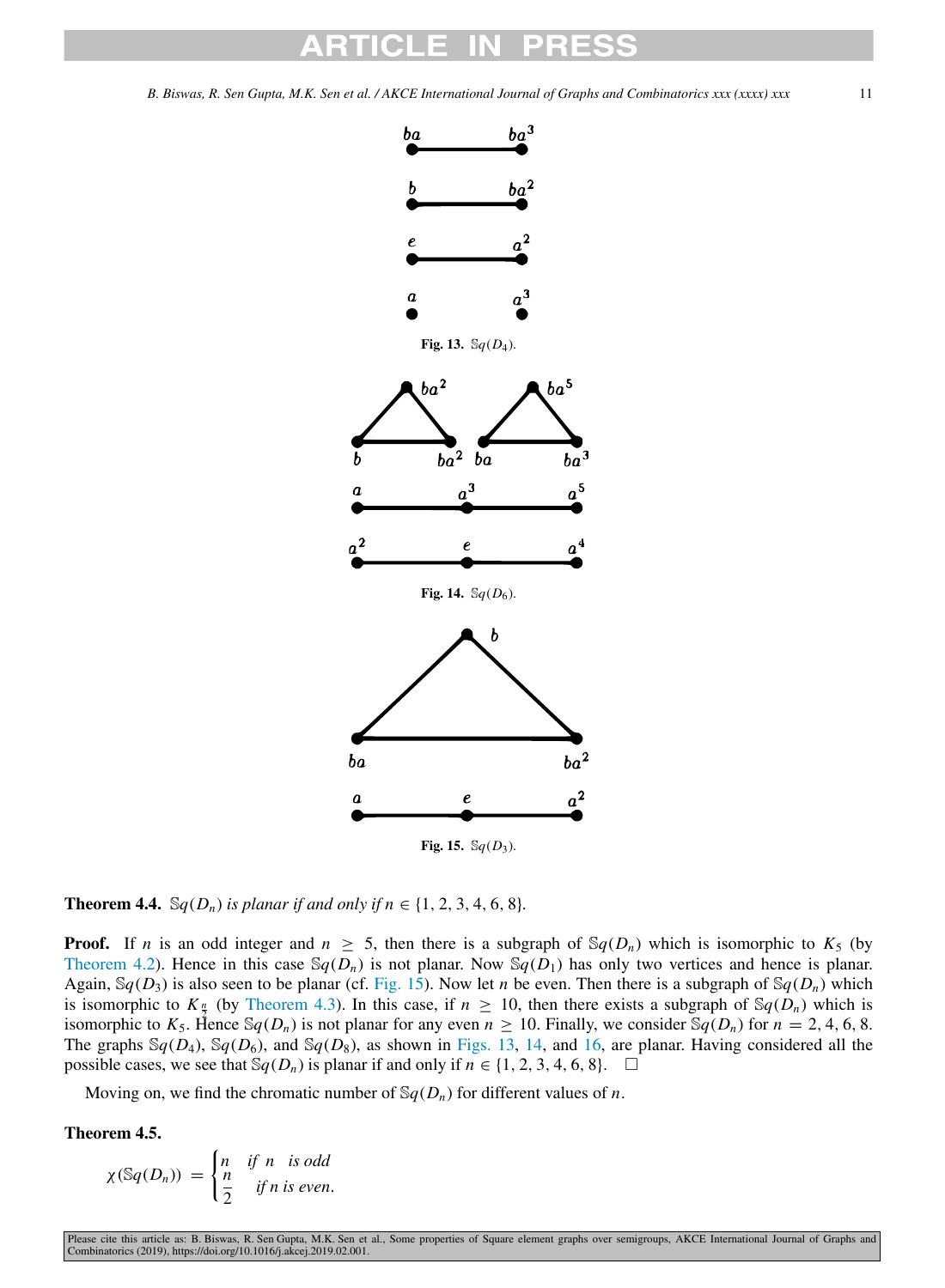12 *B. Biswas, R. Sen Gupta, M.K. Sen et al. / AKCE International Journal of Graphs and Combinatorics xxx (xxxx) xxx*



**Fig. 16.**  $\Im q(D_8)$ .

<span id="page-11-0"></span>**Proof.** Let  $D_n = \langle a, b \rangle$  where  $a^n = b^2 = e$  and  $ab = ba^{n-1}$ . First, let *n* be odd. Then it follows from the proof of [Theorem](#page-9-0) [4.2](#page-9-0) that in  $\mathbb{S}q(D_n)$  there are exactly two components (induced by *H* and *bH*). In this case, the subgraph induced by  $bH$  is isomorphic to  $K_n$ . Now we associate *n* different colours  $c_1, c_2, \ldots, c_n$  with the *n* distinct vertices of  $bH$ , and we also correspond those *n* colours  $c_1, c_2, \ldots, c_n$  to the *n* distinct vertices of *H*. In this way we are able to colour every vertex of  $\mathbb{S}q(D_n)$  such that no two adjacent vertices have the same colour. Therefore  $\chi(\mathbb{S}q(D_n)) \leq n$ .  $\Delta$ gain,  $\omega(\mathbb{S}q(D_n)) \ge |V(K_n)| = n$ . So  $\chi(\mathbb{S}q(D_n)) \ge \omega(\mathbb{S}q(D_n)) \ge n$ . Thus  $\chi(\mathbb{S}q(D_n)) = n$ .

Next, let us assume that *n* is even. Then by the proof of [Theorem](#page-9-1) [4.3,](#page-9-1) we have that  $\mathcal{S}_q(D_n)$  is a disjoint union of 4 subgraphs (induced by the cosets  $H$ ,  $aH$ ,  $bH$  and  $baH$ ). In this case we need to associate  $\frac{n}{2}$  different colours  $c_1, c_2, \ldots, c_{\frac{n}{2}}$  to the  $\frac{n}{2}$  vertices of *bH* as the subgraph induced by *bH* is isomorphic to  $K_{\frac{n}{2}}$ . We note that the subgraphs induced by  $H$ ,  $aH$ ,  $b aH$  and  $bH$  are disjoint components having  $\frac{n}{2}$  vertices each. So for each component, we can correspond those  $\frac{n}{2}$  colours to the distinct vertices. Hence  $\chi(\mathbb{S}q(D_n)) \leq \frac{n}{2}$ . Again,  $\omega(\mathbb{S}q(D_n)) \geq |V(K_{\frac{n}{2}})| = \frac{n}{2}$ . Hence  $\chi(\mathbb{S}q(D_n)) \ge \omega(\mathbb{S}q(D_n)) \ge \frac{n}{2}$ . So  $\chi(\mathbb{S}q(D_n)) = \frac{n}{2}$ .  $\Box$ 

In the next result, we consider the domination number of  $\mathcal{S}_q(D_n)$ .

### Proposition 4.6.

$$
\gamma(\mathbb{S}q(D_n)) = \begin{cases} 2 & \text{if } n \text{ is odd} \\ 5 & \text{if } n \text{ is even and } \frac{n}{2} \text{ is also even} \\ 4 & \text{if } n \text{ is even and } \frac{n}{2} \text{ is odd.} \end{cases}
$$

**Proof.** Let  $D_n = \langle a, b \rangle$  where  $a^n = b^2 = e$  and  $ab = ba^{n-1}$ . If *n* is odd, then we consider the set  $D = \{e, b\}$ . From the proof of [Theorem](#page-9-0) [4.2,](#page-9-0) we can easily see that *D* is a minimal dominating subset of the graph  $\mathcal{S}_q(D_n)$ . Thus  $\gamma(\mathbb{S}q(D_n)) = 2$ . Again, if *n* is even and  $\frac{n}{2}$  is odd, then from [Theorem](#page-9-1) [4.3,](#page-9-1)  $\mathbb{S}q(D_n)$  is disjoint union of 4 components. So  $\gamma(\mathcal{S}q(D_n)) \geq 4$ . From the proof of [Theorem](#page-9-1) [4.3,](#page-9-1) it is easily seen that the set  $A_1 = \{e, a, b, ba\}$  is a dominating subset. So  $\gamma(\mathbb{S}q(D_n)) \leq 4$ . Therefore  $\gamma(\mathbb{S}q(D_n)) = 4$ . Next, let both *n* and  $\frac{n}{2}$  be even. If *H* is the set of all squares of  $D_n$ , then from the proof of [Theorem](#page-9-1) [4.3](#page-9-1) we have that  $\mathcal{S}_q(D_n)$  is a disjoint union of 4 subgraphs induced by the 4 cosets *H*, *aH*, *bH* and *baH*. Let us consider the set  $A_2 = \{e, b, ba, a, a^{n-1}\}$ . Now *e* is adjacent to any element of  $H \setminus \{e\}$ , *b* is adjacent to any element of  $bH \setminus \{b\}$ , *ba* is adjacent to any element of  $baH \setminus \{ba\}$ . Also, any element of  $aH \setminus \{a, a^{n-1}\}$  is adjacent to either *a* or  $a^{n-1}$ . Hence  $A_2$  is a dominating set for S $q(D_n)$ . It can be easily checked that none of  $\{A_2 \setminus \{a\}, A_2 \setminus \{a^{n-1}\}, A_2 \setminus \{e\}, A_2 \setminus \{b\}, A_2 \setminus \{ba\}\}$  is a dominating set (note that *a* is not adjacent to  $a^{n-1}$ ). Therefore  $A_2$  is a minimal dominating set of the graph  $\mathbb{S}q(D_n)$ . Thus  $\gamma(\mathbb{S}q(D_n)) = 5$  in this case. This completes the proof.  $\square$ 

We conclude the paper by considering the independence number (i.e., the cardinality of a maximal set of independent vertices)  $\alpha(\mathbb{S}q(D_n))$  of  $\mathbb{S}q(D_n)$ .

### Proposition 4.7.

$$
\alpha(\mathbb{S}q(D_n)) = \begin{cases} 3 & \text{if } n \text{ is odd} \\ 6 & \text{if } n \text{ is even.} \end{cases}
$$

Please cite this article as: B. Biswas, R. Sen Gupta, M.K. Sen et al., Some properties of Square element graphs over semigroups, AKCE International Journal of Graphs and<br>Combinatorics (2019), https://doi.org/10.1016/j.akce